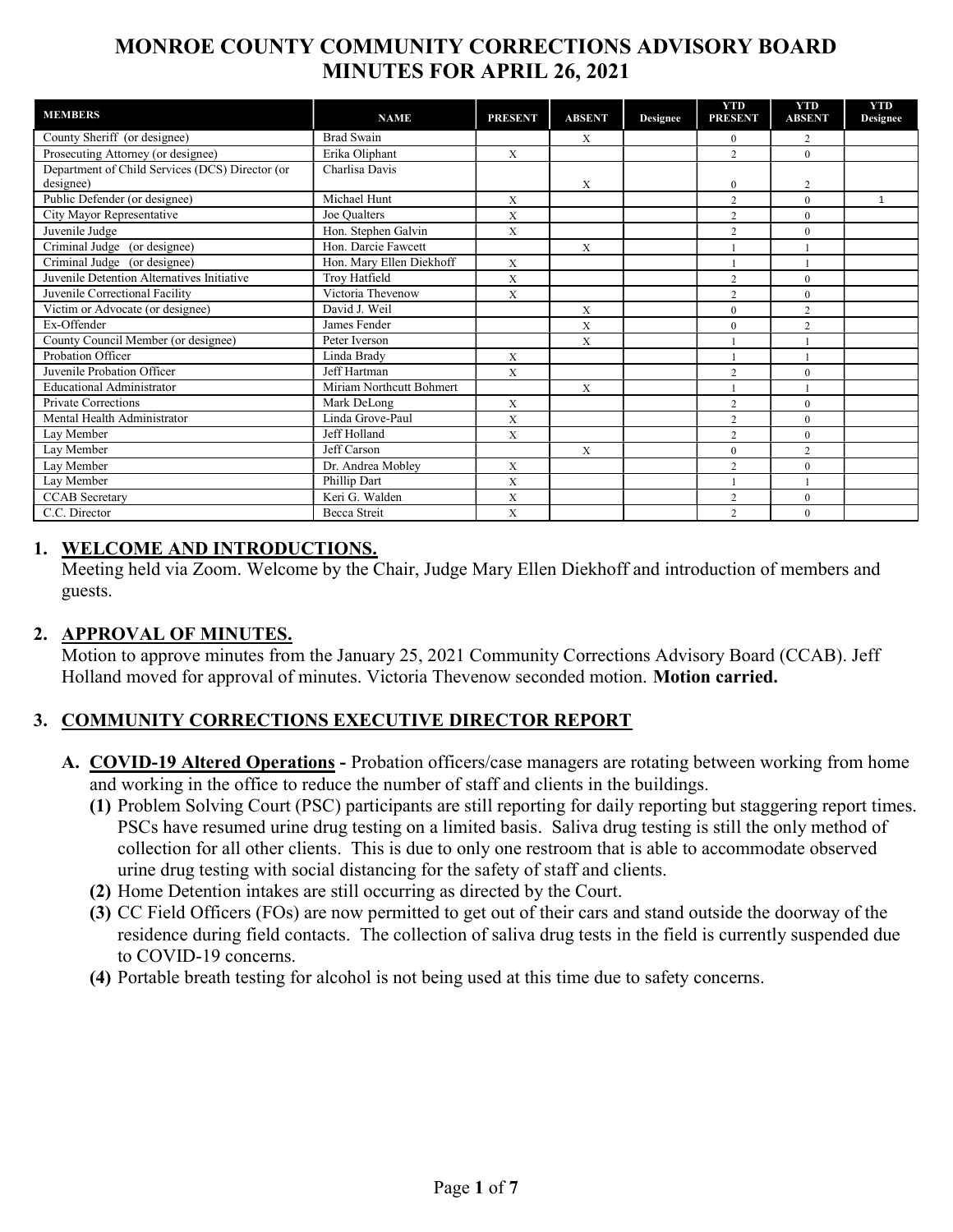## B. Personnel

- (1) Field Officer Sarah Haluda resigned and her last day was April 16, 2021. Probation Officer Assistant Danny Thomas has been promoted to field officer. He graduates from IU in May and is a Sergeant in the Army National Guard. Currently there is one unfilled CC Field Officer Position. Becca Streit reports the Department will be opening up advertisements for this position.
- (2) Becca Streit reports the DOC announced they are planning to, once again, extend the grant award for the rest of this year (2021) and DOC will be sending out a letter soon. Grant instructions for 2022 are still pending therefore, an Ad Hoc meeting may be necessary.
- (3) Financial Status User fee collection in the Probation Department was suspended during the COVID-19 Emergency Closing (Tuesday March 17, 2020 until Monday June 1, 2020). Project Income (Community Corrections User Fees) trust balance at the end of each quarter have been as follows:

|      | 1 <sup>st</sup> Quarter | 2 <sup>nd</sup> Quarter | 3rd Quarter  | 4 <sup>th</sup> Quarter |
|------|-------------------------|-------------------------|--------------|-------------------------|
| 2021 | \$371,550               |                         |              |                         |
| 2020 | \$302,412               | \$349,237               | \$416,460.62 | \$330,910               |
| 2019 | \$234,600               | \$218,810               | \$245,263    | \$232,652               |
| 2018 | \$249,571               | \$195,360               | \$173,650    | \$202,267               |
| 2017 | \$342,897               | \$356,648               | \$374,837    | \$344,830               |
| 2016 | \$457,418               | \$432,782               | \$425,438    | \$456,454               |
| 2015 | \$411,201               | \$400,014               | \$463,431    | \$451,155               |
| 2014 | \$405,345               | \$392,985               | \$411,441    | \$389,545               |
| 2013 | \$332,152               | \$340,145               | \$350,880    | \$389,718               |
| 2012 | \$416,049               | \$358,804               | \$350,040    | \$349,588               |
| 2011 | \$433,750               | \$438,281               | \$495,949    | \$497,779               |

## 4. CHIEF PROBATION OFFICER REPORT

- A. Reducing Revocations Challenge (RRC) Grant. Troy Hatfield. The RRC grant from Arnold Ventures being completed with researchers from IU, IUPUI, and George Mason is evaluating common pathways that lead to revocation of probation. Data analysis is ongoing. Strategy proposals are due May  $17<sup>th</sup>$ . Troy Hatfield reports that the final report for the first phase should be publicly available by July 1, 2021.
- B. Problem Solving Court (PSC) Recertification. Indiana Office of Court Services (IOCS) has recertified all four (4) Problem Solving Courts. Congrats to Judge Diekhoff and the PSC team members and staff.
- C. Pretrial Services Program Recertification. IOCS scheduled recertification April 21 & 22. IOCS staff will be interviewing Pretrial Stakeholder Team members. The Monroe County Pretrial Stakeholder Team met on Thursday April  $8<sup>th</sup>$  to prepare for re-certification.
- D. Housing Insecurity Committee. Probation Officer Leah Baker will be serving on this local committee. The committee was created as a result of the Seminary Park issues.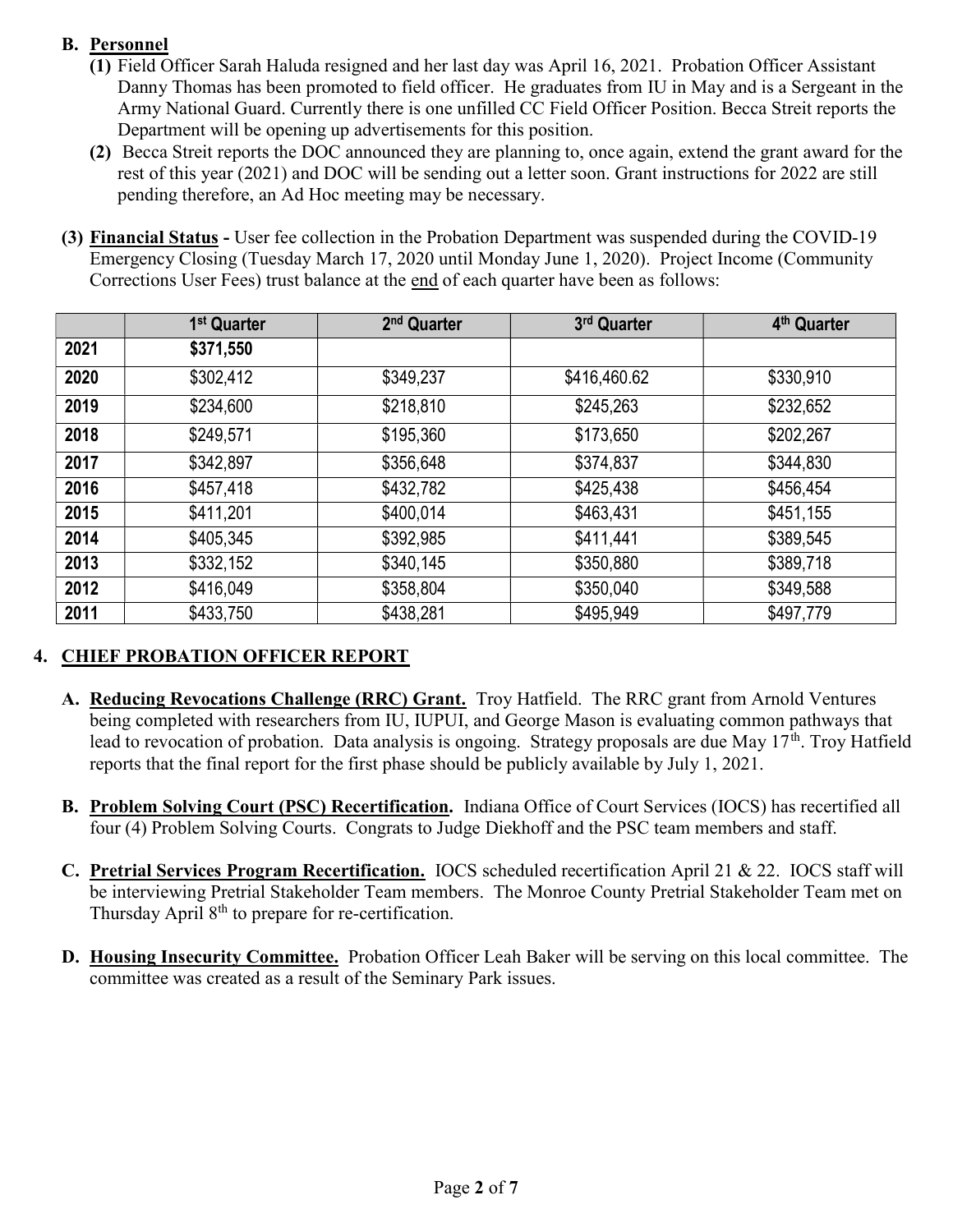# E. Juvenile Detention Alternatives Initiative (JDAI) Grant FY 2021 – 2022. AWARD \$55,000.

Program Coordination \$10,000 + Programming \$45,000. Coordination \$10,000 – \$2,320 meals for meetings; \$4,500 six (6) Quest licenses; \$1,740 travel expenses for community stakeholders to attend JDAI events/trainings; \$840 Tableau software license; \$600 office supplies. Programming \$45,000 –\$13,800 STEP-UP Family Violence Intervention Program Training and Quality Assurance reviews; \$6,160 Community Education event (Interrupting Racism for Children – Child Advocates); \$6,600 Continued support of Trust-Based Relational Intervention implementation; \$3,000 Monroe County Childhood Conditions Summit Accessibility Services; \$6,000 Care Packages for Youth and Families; \$3,800 Community Engagement Events and Support; \$2,500 Incentives for Youth and Family Engagement; \$3,140 Virtual Work Shop Resource Bags and Virtual Book Club Support.

Jeff Hartman reports that the members of the Monroe County JDAI team and staff are very grateful for this opportunity to help address some of the community needs through programming. One of the most valued new program is hoped to be the STEP-UP program which will help address a data point the JDAI committee has found in their data collection involving family discord. Hopefully the STEP-UP program will be available for all community members to make referrals to, and will be used as a diversion program so that all referrals will not come solely from justice-involved youth.

Linda Brady reports that more training will be available for Interrupting Racism. This training is being provided through Zoom for now due to COVID but the Court hopes to have in-person training for staff next year if possible.

F. Legislative Update. The 2021 legislative session is a long/budget session.

HB 1001 State Budget. Community Corrections grants, JDAI funding, Veterans Court grants, and probation officer training funding at same levels as last state budget.

#### HB 1068 Local or Regional Justice Reinvestment Advisory Councils. (Attachment below) Establishes a local or regional justice reinvestment advisory council (local or regional advisory council) in each county in Indiana. Provides that the purpose of a local or regional advisory council is to review local or regional criminal justice systems, policies, and procedures. Provides that the justice reinvestment advisory council shall assist local or regional advisory councils with promoting: (1) the use of evidence based practices; and (2) certain best practices of community based alternatives and recidivism reduction programs. Sets forth duties of local or regional advisory councils.

The bill allows local Community Corrections (CC) Advisory Boards to serve as the local Justice Reinvestment Advisory Council (local JRAC).

### (d) The community corrections advisory board may vote to serve as the local or regional advisory council described in this section. Meeting agendas may include business related to both community correction advisory board and local or regional advisory council duties.

The required membership of these councils mirrors much of the CC Advisory Board. (Attachment below)

## DUTIES OF LOCAL ADVISORY COUNCIL (all new statutory language)

SECTION 4. IC 33-38-9.5-5 IS ADDED TO THE INDIANA CODE AS A NEW SECTION TO READ AS FOLLOWS [EFFECTIVE JULY 1, 2021]: Sec. 5. A local or regional advisory council shall promote:(1) the use of evidence based practices; and (2) the best practices of community based alternatives and recidivism reduction programs, including:(A) probation services;(B) problem solving courts;(C) mental health and addiction treatment and recovery services;(D) pretrial services;(E) community corrections; (F) evidence based recidivism reduction programs for currently incarcerated persons;(G) other rehabilitation alternatives; and (H) the incorporation of evidence based decision making into decisions concerning jail overcrowding.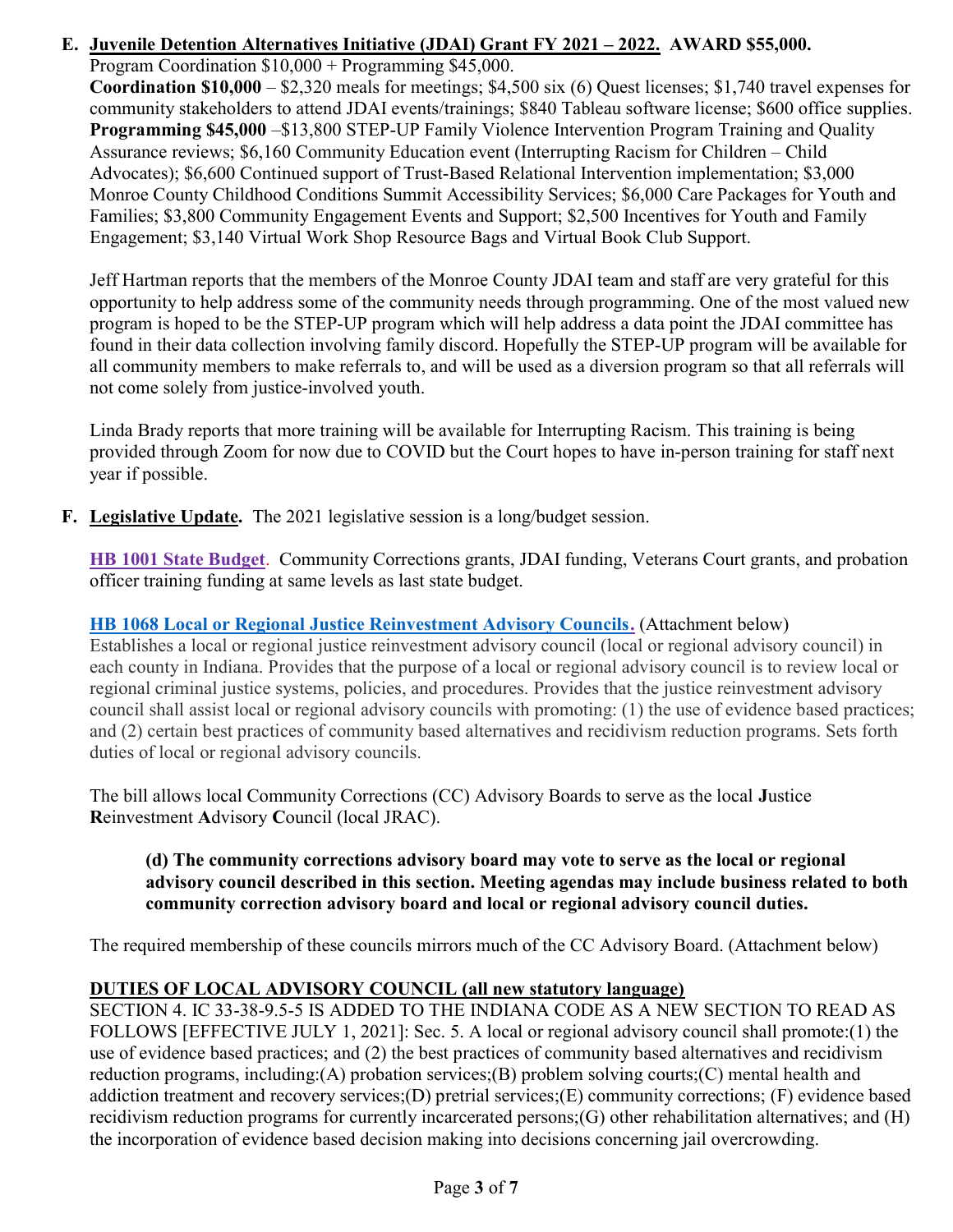SECTION 5. IC 33-38-9.5-6 IS ADDED TO THE INDIANA CODE AS A NEW SECTION TO READ AS FOLLOWS [EFFECTIVE JULY 1, 2021]: Sec. 6. A local or regional advisory council shall do the following:(1) Review, evaluate, and make recommendations for local:(A) criminal justice systems and corrections programs; $(B)$  pretrial services; $(C)$  behavioral health treatment and recovery services; $(D)$ community corrections; and(E) county jail and probation services.(2) Promote state and local collaboration between the advisory council and the local or regional advisory council.(3) Review and evaluate local jail overcrowding and recommend a range of possible overcrowding solutions.(4) Compile reports regarding local criminal sentencing as directed by the advisory council.(5) Establish committees to inform the work of the local or regional advisory council.(6) Communicate with the advisory council in order to establish and implement best practices and to ensure consistent collection and reporting of data as requested by the advisory council.(7) Prepare and submit an annual report to the advisory council not later than March 31 of each year.

Most Indiana CC Directors plan to request that their CCAB serve as the local Justice Reinvestment Advisory Council. That is Becca Streit's recommendation.

Troy Hatfield who has been involved in the state JRAC reports that the Governor's office has pledged some funding for training the local councils and he hopes this training will be provided in the near future (late summer, early fall). Troy reports that our CC Advisory Board has all the necessary/statutory members for a local JRAC. Therefore, if the Monroe County CC Advisory Board served as the local JRAC, this would not necessarily add additional meetings, just expanded agendas allowing for broader discussion of criminal justice matters. Linda Grove-Paul states that she believes this would be a good opportunity to expand the current CC Advisory Board to include local JRAC responsibilities in order to have additional discussions and open up a forum to address some of the things that are going well in our community such as the STRIDE Center or, not going well such as funding issues.

Linda Brady moved to approve the Monroe County Community Corrections Advisory Board to serve as the local Justice Reinvestment Advisory Council. Victoria Thevenow seconded. Motion carried.

#### 5. ADJOURNMENT NOTICE: Next quarterly meeting will be MONDAY, AUGUST 30, 2021 at 5:00 PM via Zoom

\*Terms for all Commissioners appointments expire 12-31-2022.

\*Chairperson & Vice-Chairperson are elected for a two -year term. The next election is January 2023.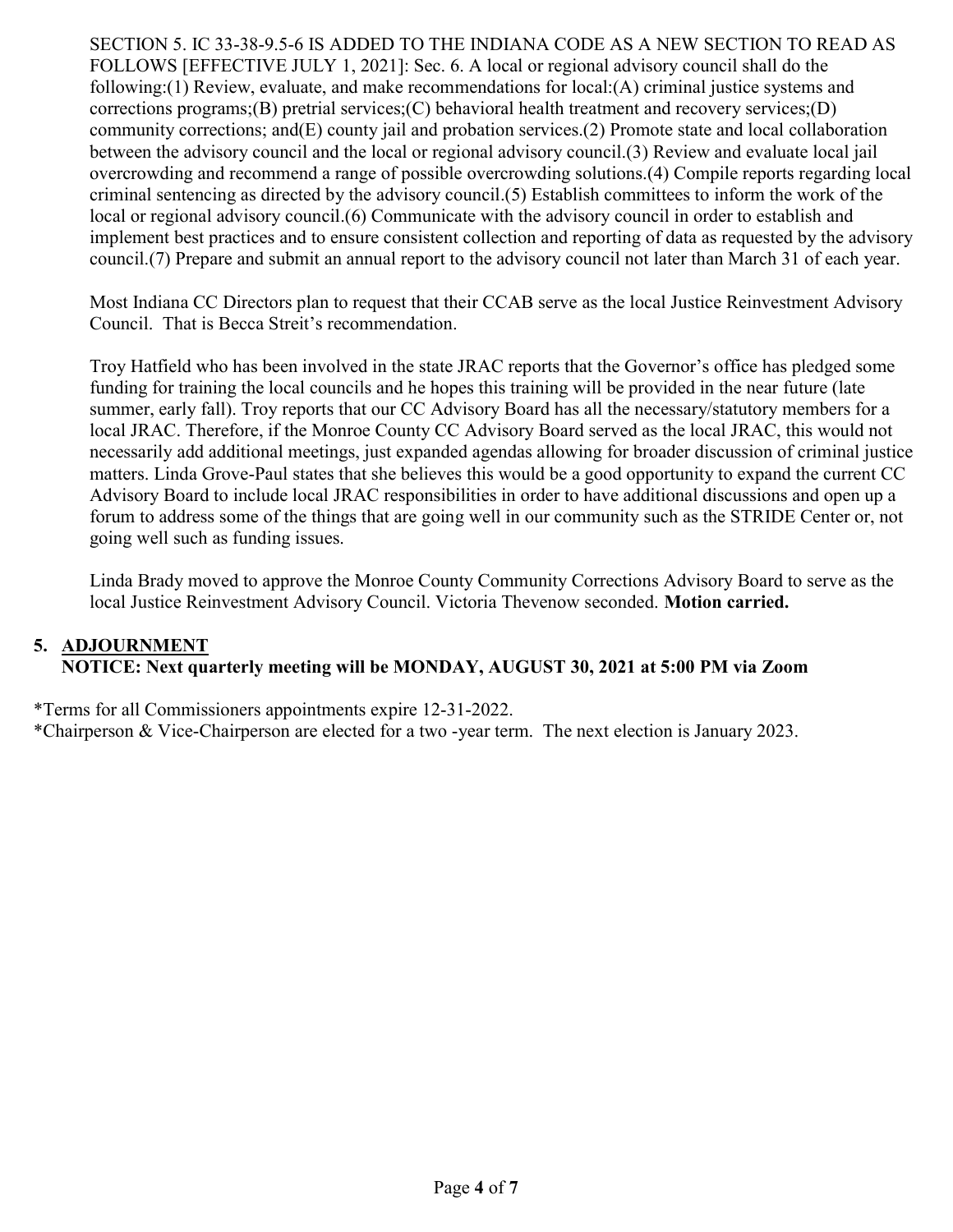#### HOUSE ENROLLED ACT No. 1068

AN ACT to amend the Indiana Code concerning courts and court officers. Be it enacted by the General Assembly of the State of Indiana:

SECTION 1. IC 33-38-9.5-1, AS AMENDED BY P.L.161-2018, SECTION 99, IS AMENDED TO READ AS FOLLOWS [EFFECTIVE

JULY 1, 2021]: Sec. 1. The following definitions apply throughout this chapter:

(1) "Advisory council" means the justice reinvestment advisory council established by section 2 of this chapter.

(2) "Board" means the board of directors of the judicial conference of Indiana established by IC 33-38-9-3.

(3) "Local or regional advisory council" means a local or regional justice reinvestment advisory council established by section 4 of this chapter.

(3) (4) "Office of judicial administration" means the office of judicial administration established under IC 33-24-6-1.

SECTION 2. IC 33-38-9.5-3, AS AMENDED BY P.L.34-2020, SECTION 3, AND P.L.48-2020, SECTION 4, IS AMENDED TO READ AS FOLLOWS [EFFECTIVE JULY 1, 2021]: Sec. 3. (a) The purpose of the justice reinvestment advisory council is to review policies, promote state and local collaboration, and provide assistance for use of evidence based practices and best practices in community based alternatives and recidivism reduction programs, including:

(1) probation services;

- (2) problem solving courts;
- (3) mental health and addiction treatment and recovery services;
- (4) programs providing for pretrial diversion;

(5) community corrections;

(6) evidence based recidivism reduction programs for currently incarcerated persons;

(7) pretrial services;

(7) (8) other rehabilitation alternatives; and

(8) (9) the incorporation of evidence based decision making into decisions concerning jail overcrowding.

(b) The advisory council shall assist local or regional advisory councils, as established by section 4 of this chapter, in implementing and executing the purposes described in subsection (a).

#### SECTION 3. IC 33-38-9.5-4 IS ADDED TO THE INDIANA CODE AS A NEW SECTION TO READ AS FOLLOWS [EFFECTIVE JULY 1,

2021]: Sec. 4. (a) A local justice reinvestment advisory council is established in each county in Indiana. The local advisory council of two (2) or more counties may vote to consolidate into a regional advisory council. Membership of a regional advisory council must consist of the members listed in this subsection, which can be filled by a representative from any of the participating counties. A local advisory council consists of at least the following members:

(1) In counties with a chief public defender, the county chief public defender or the county chief public defender's designee. In counties without a chief public defender, a public defender who practices public defense within the county appointed by the local public defense board. If there is no local public defense board, then a public defender who practices public defense within the county appointed by the circuit court judge.

(2) The elected prosecuting attorney or the elected prosecuting attorney's designee.

(3) In counties with a local community mental health center, the director of the center or the director's designee.

(4) The county sheriff or the county sheriff's designee.

(5) In counties with a community corrections program, the director of the county's community corrections program or the director's designee.

(6) The chief probation officer or the chief probation officer's designee.

(7) The president of the county executive (as defined in IC 36-1-2-5) or the president's designee.

(8) The president of the county fiscal body (as defined in IC 36-1-2-6) or the president's designee.

(9) A circuit or superior court judge exercising criminal jurisdiction in the county, selected as follows:

(A) If only one (1) circuit or superior judge exercises criminal jurisdiction in the county, that judge serves as a member of the council.

(B) If more than one (1) circuit or superior court judge exercises criminal jurisdiction in the county, the judge selected by a majority of the circuit and superior court judges exercising criminal jurisdiction in the county shall select a judge exercising criminal jurisdiction to serve as a member of the council.

(C) If the judges exercising criminal jurisdiction in the county are unable to select a judge to serve as a member under clause (B), the chief justice of Indiana shall appoint a judge exercising criminal jurisdiction in the county as a member of the council.

(b) The members of a local or regional advisory council shall annually elect one (1) member as chair and one (1) member as vice chair.

(c) A local or regional advisory council shall meet at least quarterly.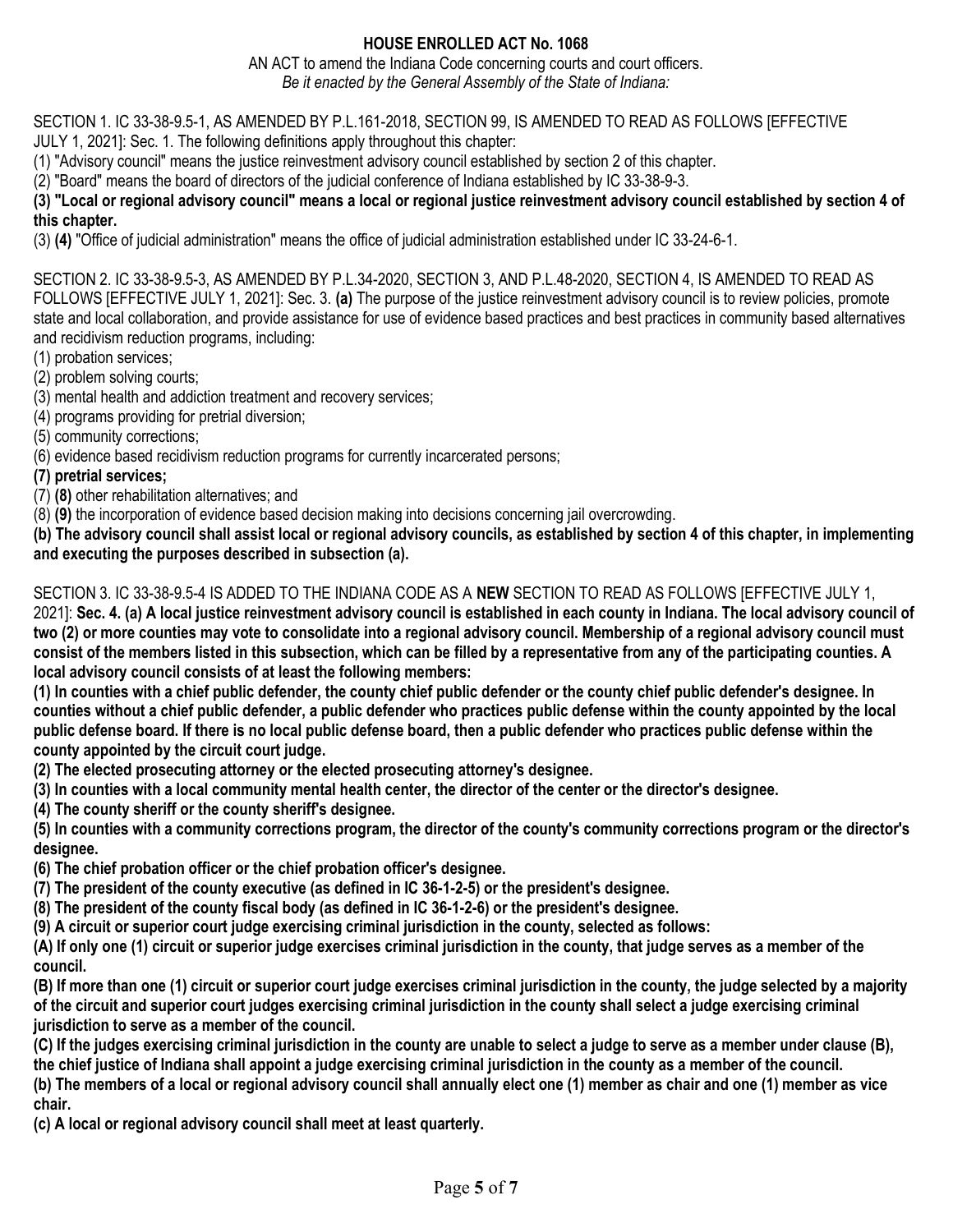(d) The community corrections advisory board may vote to serve as the local or regional advisory council described in this section. Meeting agendas may include business related to both community correction advisory board and local or regional advisory council duties.

SECTION 4. IC 33-38-9.5-5 IS ADDED TO THE INDIANA CODE AS A NEW SECTION TO READ AS FOLLOWS [EFFECTIVE JULY 1,

2021]: Sec. 5. A local or regional advisory council shall promote:

- (1) the use of evidence based practices; and
- (2) the best practices of community based alternatives and recidivism reduction programs, including:
- (A) probation services;
- (B) problem solving courts;
- (C) mental health and addiction treatment and recovery services;
- (D) pretrial services;
- (E) community corrections;
- (F) evidence based recidivism reduction programs for currently incarcerated persons;
- (G) other rehabilitation alternatives; and
- (H) the incorporation of evidence based decision making into decisions concerning jail overcrowding.

SECTION 5. IC 33-38-9.5-6 IS ADDED TO THE INDIANA CODE AS A NEW SECTION TO READ AS FOLLOWS [EFFECTIVE JULY 1,

- 2021]: Sec. 6. A local or regional advisory council shall do the following:
- (1) Review, evaluate, and make recommendations for local:
- (A) criminal justice systems and corrections programs;
- (B) pretrial services;
- (C) behavioral health treatment and recovery services;
- (D) community corrections; and
- (E) county jail and probation services.
- (2) Promote state and local collaboration between the advisory council and the local or regional advisory council.
- (3) Review and evaluate local jail overcrowding and recommend a range of possible overcrowding solutions.
- (4) Compile reports regarding local criminal sentencing as directed by the advisory council.
- (5) Establish committees to inform the work of the local or regional advisory council.

(6) Communicate with the advisory council in order to establish and implement best practices and to ensure consistent collection and reporting of data as requested by the advisory council.

(7) Prepare and submit an annual report to the advisory council not later than March 31 of each year.

SECTION 6. [EFFECTIVE UPON PASSAGE] (a) The justice reinvestment advisory council established by IC 33-38-9.5-2 shall conduct a review of community corrections code provisions in the Indiana Code and make recommendations to improve operations with evidence based practices.

(b) The justice reinvestment advisory council shall submit a final report containing its findings to the department of correction not later than December 1, 2021. The report to the department of correction must be in an electronic format under IC 5-14-6. (c) This SECTION expires January 1, 2022.

SECTION 7. An emergency is declared for this act.